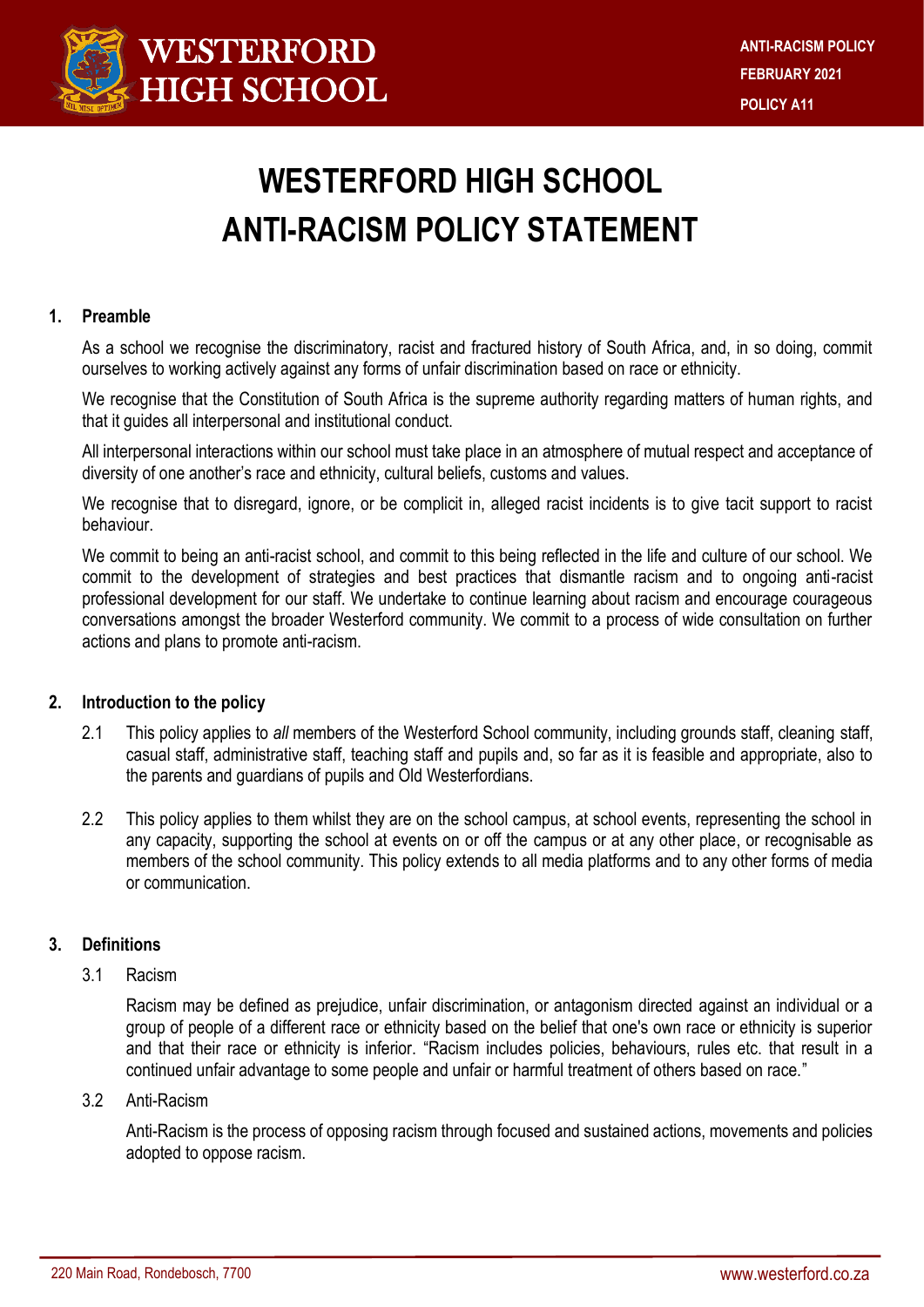

## **4. Policy Statement**

Westerford High School strives to be an inclusive, diverse school and therefore will not tolerate racism or racist behaviour.

## **5. Examples of racist behaviour**

These are examples of behaviour which could be considered of a racist nature, and which therefore would need to be dealt with in terms of this policy.

- 5.1 Making unfairly discriminatory or hurtful oral or written remarks about another person or a group of people based on their race or ethnicity; laughing or giving tacit approval to the same.
- 5.2 Making jokes or passing unfairly discriminatory comments in reference to the appearance, clothing, culture, habits, names or accents of a person or persons of a different race or ethnicity; laughing at or giving tacit approval to the same.
- 5.3 Displaying or distributing racist or unfairly discriminatory materials (e.g. leaflets, software, books) at school, or via social media.
- 5.4 Discriminating unfairly against a person or persons on the basis of their race or ethnicity with regard to, for example, selection to a sports team, cultural group or appointment to a leadership position or a promotion.
- 5.5 Holding different standards or expectations of a person or a group of people based on their race or ethnicity.
- 5.6 Acting in any way which is physically threatening or physically exclusionary towards a person or a group of people based on their race or ethnicity; giving tacit approval to the same.

The examples listed above are by no means exhaustive, and the Permanent Independent Diversity and Inclusivity Committee (PIDIC) may determine when an incident arises whether it constitutes racism or not.

#### **6. Procedure for dealing with complaints**

Any complaints of racism must be dealt with by the Permanent Independent Diversity and Inclusivity Committee (PIDIC) and the Expanded Independent Diversity and Inclusivity Committee (EIDIC) as outlined in the Westerford High School Diversity and Inclusivity Policy. Ways in which complainants can lodge their complaints are also outlined in the same policy.

**Adopted by the School Governing Body of Westerford High School at \_\_\_\_\_\_\_\_\_\_\_\_\_\_\_\_\_\_\_\_\_\_\_\_\_\_\_\_** 

**on \_\_\_\_\_\_\_\_\_\_\_\_\_\_\_\_\_\_\_\_\_\_\_\_\_\_\_.**

 $Signed:$ 

**Chairperson of the SGB**

**\_\_\_\_\_\_\_\_\_\_\_\_\_\_\_\_\_\_\_\_\_\_\_\_\_\_\_\_\_\_\_ Principal of Westerford High School**